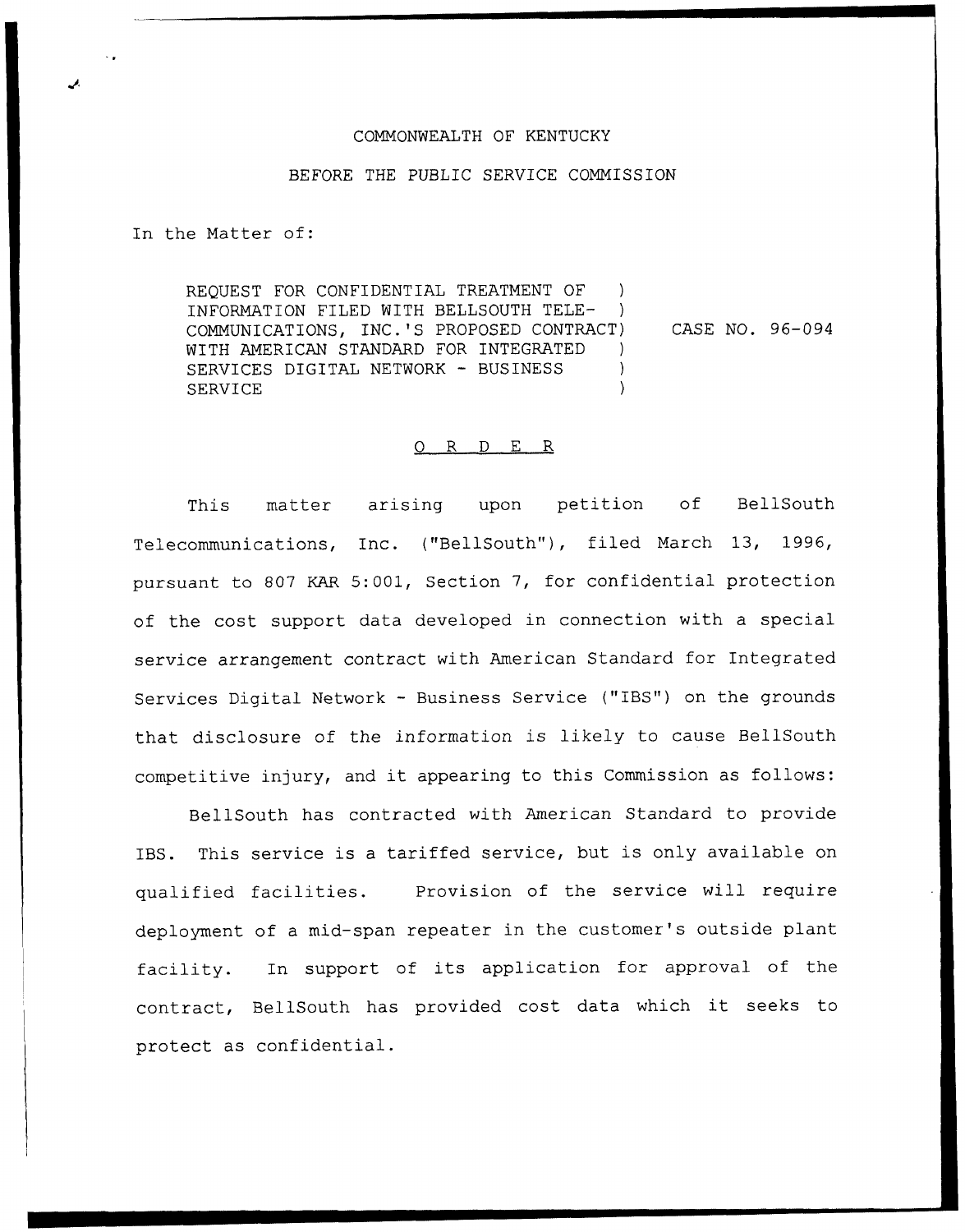The information sought to be protected is not known outside of BellSouth and is not disseminated within BellSouth except to those employees who have a legitimate business need to know and act upon the information. BellSouth seeks to preserve and protect the confidentiality of the information through all appropriate means, including the maintenance of security at its offices.

KRS 61.872 (1) requires information filed with the Commission to be available for public inspection unless specifically exempted by statute. Exemptions from this requirement are provided in KRS 61.878(1). That subsection of the statute exempts several categories of information. One category exempted in paragraph (c) <sup>1</sup> of that subsection is commercial information confidentially disclosed to the Commission which if made public would permit an unfair commercial advantage to competitors of the party from whom the information was obtained. To qualify for the exemption, the party claiming confidentiality must demonstrate actual competition and <sup>a</sup> likelihood of substantial competitive injury if the information is disclosed. Competitive injury occurs when disclosure of the information gives competitors an unfair business advantage.

IBS allows business customers to transmit voice and data over ISDN channels through the exchange network. This service is an alternative to other local exchange service offerings, private line and data services, and dedicated private line networks. BellSouth's competitors for local exchange service are cellular carriers who may also provide cellular data services and will soon

 $-2-$